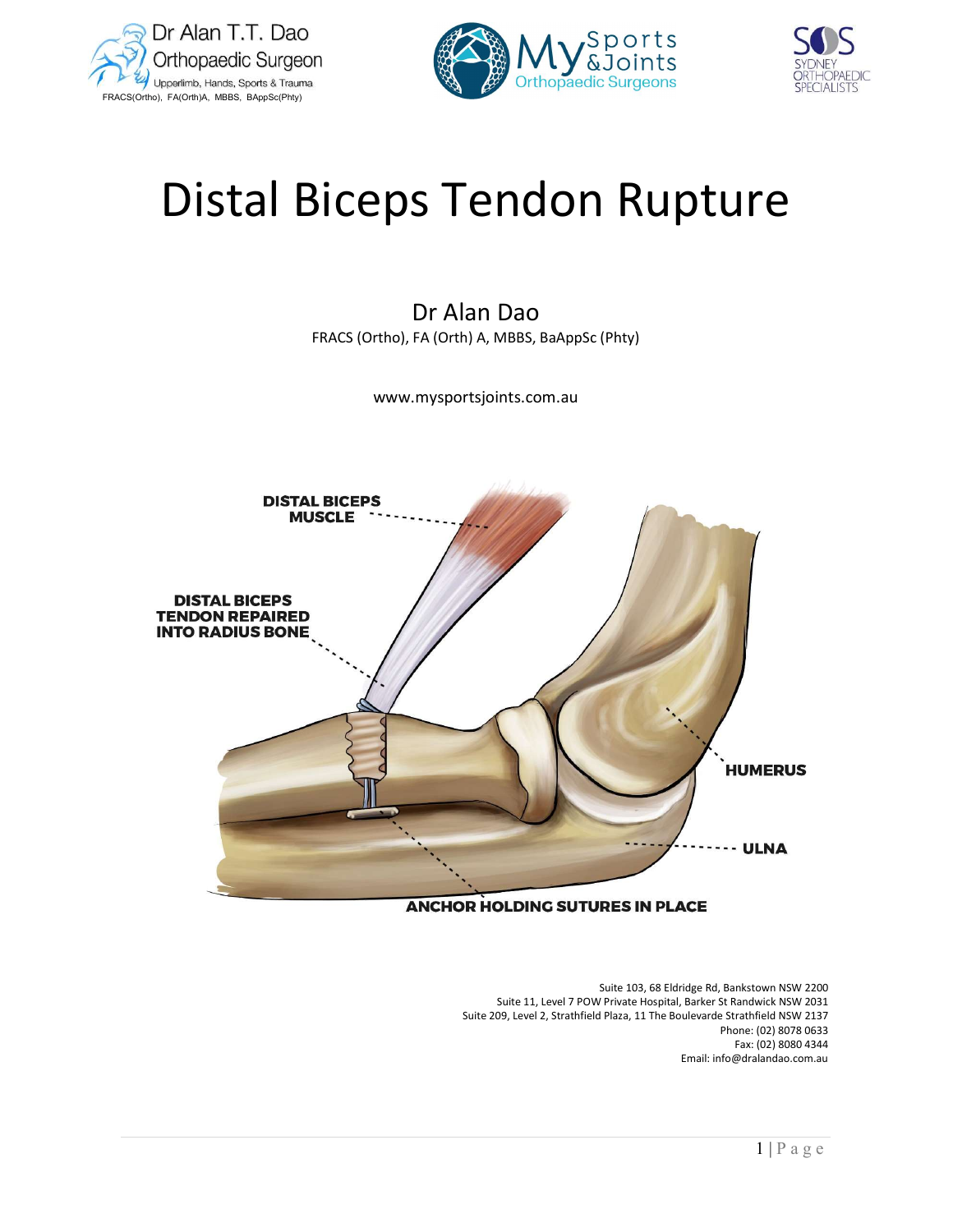





# Anatomy/Description

The biceps muscle is found towards the front of the upper arm between the shoulder and the elbow, it is a strong fibrous tissue that is held to the bone by tendons.

There are two proximal tendons that attach the bicep muscle to the shoulder, and one distal tendon that attaches it to the elbow. The distal biceps tendon attaches to the radial tuberosity, a small bump on the elbow joint.

A rupture of the distal biceps tendon is more common among men, and result in weakness of the arm. In order to regain strength and flexibility surgery to repair the tendon is normally recommended in healthy and active individuals.



# What Causes a Biceps Rupture?

Though a distal biceps rupture is rare, once the tendon is torn it will not heal itself. The other muscles within the arm allow for continued use however the extent is limited, especially for supination (rotating the forearm from palm facing down to palm facing up) which is significantly weakened with this injury. The main cause of a biceps tendon tear is due to injury. This can occur when significant force and resistance oppose one another, for example, lifting a weight that is too heavy. When the elbow strains to bend but is forced to become straight the tendon tears away from the bone as the stress is too great.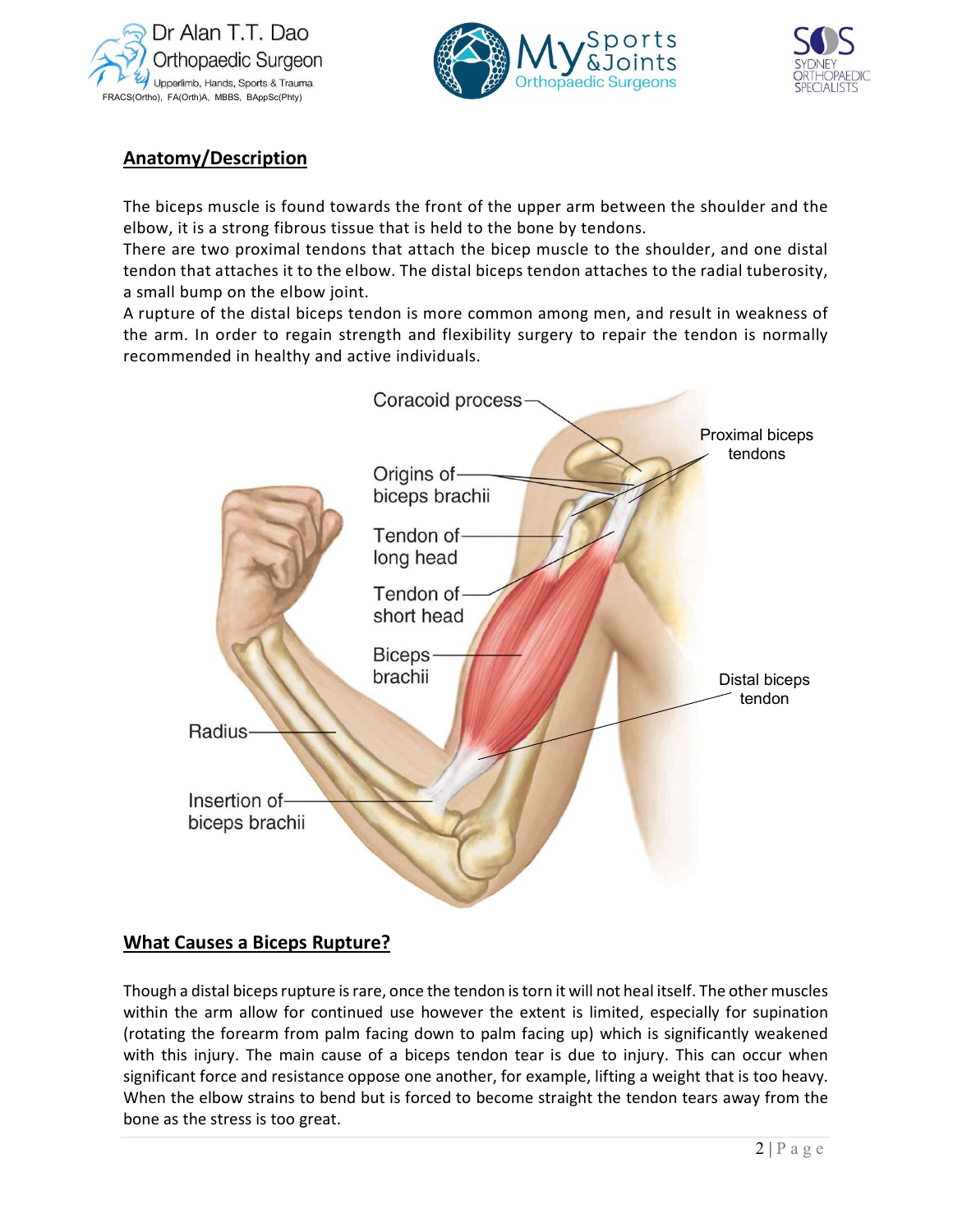



![](_page_2_Picture_2.jpeg)

![](_page_2_Picture_3.jpeg)

## Types of tears

There are two types of tears;

Partial Tears: These kinds of tears do not separate the tendon from the bone but they do damage the soft tissue.

Complete Tears: A complete tear is when the tendon is totally severed from the bone.

e been<br>  $\overline{3 \mid P \text{ a } g \text{ e}}$ <br>  $\overline{3 \mid P \text{ a } g \text{ e}}$ A complete tear is more common; the tendon is detached from the bone and it partially retreats upwards towards the shoulder. Men over the age of 30 are more susceptible, as are people who smoke or use nicotine or corticosteroid medications as these factors have been known to affect tendon quality and strength.

## Symptoms.

- Weakness and discomfort
- $\bullet$  Pain
- Inability and/or weakness in rotating the forearm (supination)
- A small bump over the hump of the biceps muscle (where the tendon has recoiled)
- Swollen elbow
- Bruising on the elbow and forearm
- You may feel a 'pop' when injury occurs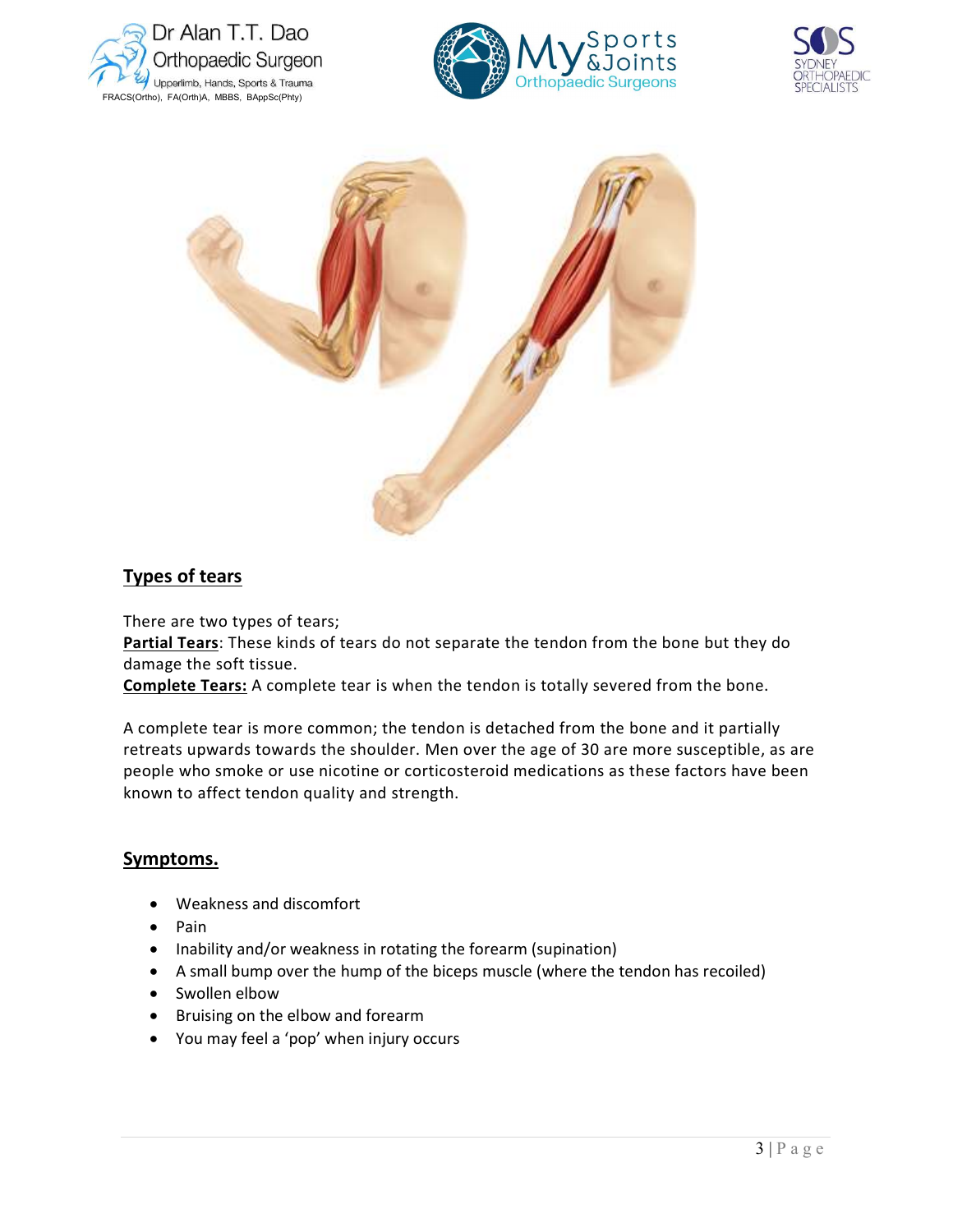![](_page_3_Picture_0.jpeg)

![](_page_3_Picture_1.jpeg)

![](_page_3_Picture_2.jpeg)

# Surgical Treatment.

For some people surgery is unnecessary, if you are older, less active or the injury has affected your non-dominant arm and can tolerate a limited range of motion you may not choose to take further action. Some non-surgical treatments that may be of benefit include;

- $\triangleright$  Rest, avoid lifting heavy objects
- $\triangleright$  Sling, temporary immobilisation
- $\triangleright$  Nonsteroidal anti-inflammatory medication to help ease pain and discomfort
- $\triangleright$  Physiotherapy, once the pain has subsided you may commence gentle exercises to promote movement

However for some people, particularly young athletic people, surgical intervention is the most logical and beneficial option. The surgical treatment should be performed within 3 weeks from when the injury occurred to prevent muscle scarring and shortening. Delayed surgery after this period may impact the results negatively and exponentially increases the risks and complications of surgery to the point that it may not be recommended to proceed.

Surgery involves repairing the distal biceps tendon. The aim of the procedure is to reattach the ruptured tendon to the radius bone. Dr Dao does this by making a small incision approximately 3cm long just distal to the elbow crease, he debrides the tendon of damaged tissue and reinforces it with a stitch. Dr Dao then drills a tunnel through the radial bone and with a special device that has a 'button' like structure attached to the end of it, passes the tendon through the tunnel. The button structure ensures that the tendon does not pop back out of the tunnel. It has been shown to provide the strongest of repairs compared to various other techniques. The wound is then closed with skin stitches and small adhesive dressings are applied along with crepe bandaging.

An ice pack is often applied in recovery to help defuse swelling and ease pain. Your arm will be placed in a sling or shoulder immobilizer.

![](_page_3_Picture_12.jpeg)